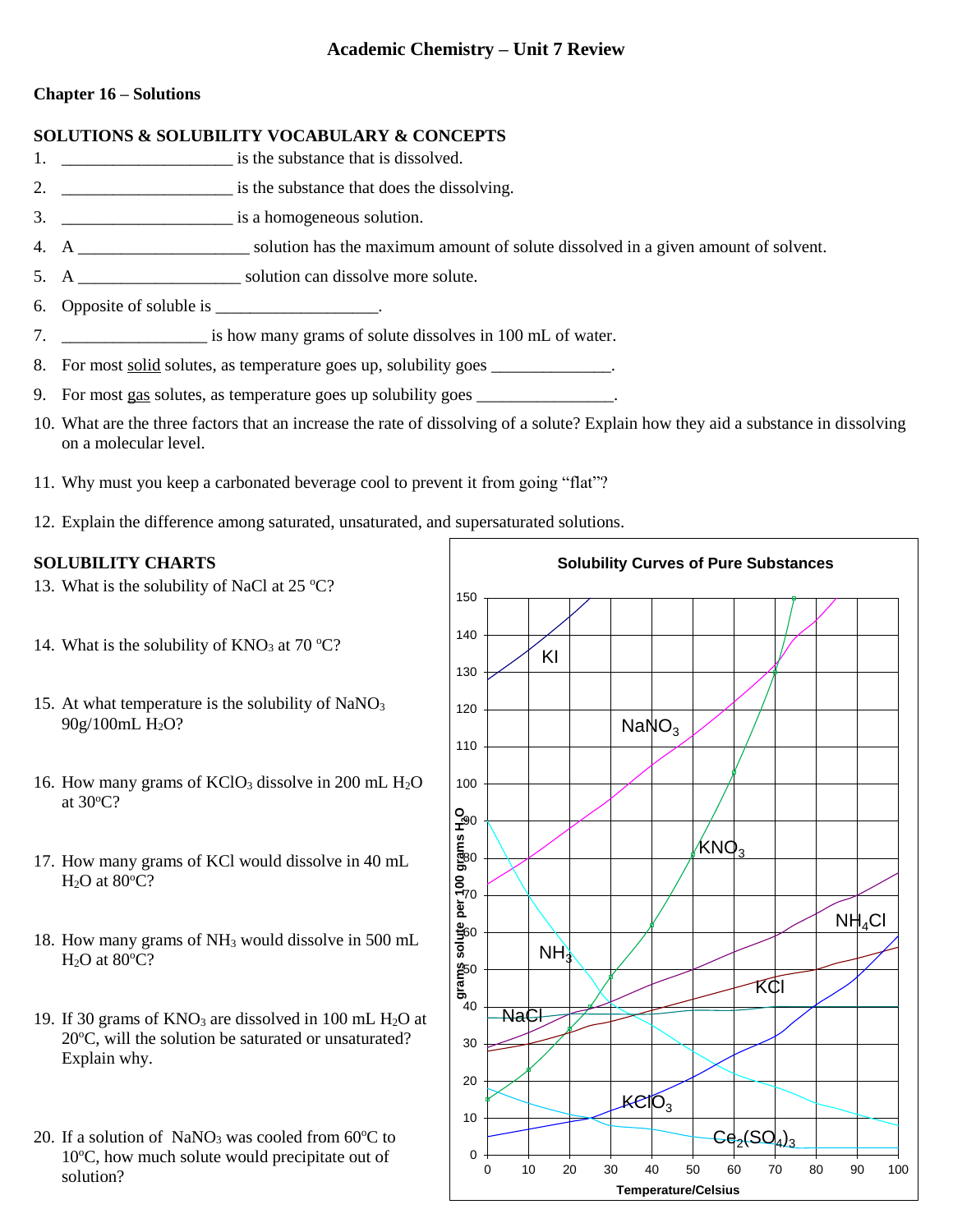#### **MOLARITY**

- 21. What is the molarity of a solution of Na3PO<sup>4</sup> with 0.75 mol of solute in 950 mL of solution?
- 22. What is the molarity of a solution containing  $10.00 \text{ g}$  of H<sub>3</sub>PO<sub>4</sub> dissolved in 500.0 mL of solution?
- 23. What mass of sodium chloride is needed to make 300 mL of a 0.50 M solution?
- 24. What is the molarity of a solution that contains 212.5 g of sodium nitrate (NaNO<sub>3</sub>) in 3.0 L of solution?
- 25. How many liters of solution are needed to dissolve 25.5 g sodium chloride if a concentration of 0.25 M is needed?

#### **MOLAR DILUTIONS**

26. You add 500 mL to 100 mL of a stock solution of 12 M HCl. What is the final concentration?

- 27. To make 1000 mL of a 1 M dilution of phosphoric acid solution  $(H_3PO_4)$ , what volume of 6 M stock solution should you use?
- 28. If a 1000 mL dilute solution of CaCl<sub>2</sub> is made from 550 mL of 6 M stock solution, what is the concentration of dilute CaCl<sub>2</sub> solution?
- 29. How would you prepare 90 mL of 2.0 M sulfuric acid from 18 M stock solution?

#### **Chapter 19 – Acids, Bases & Salts**

#### **VOCABULARY & CONCEPTS**

- 1. An ionic compound that forms from an acid-base neutralization reaction is  $a(n)$
- 2.  $A(n)$  is a substance that conducts electricity.
- 3. The reaction between an acid and a base is called  $a(n)$  \_\_\_\_\_\_\_\_\_\_\_\_\_\_\_\_\_\_\_\_\_\_.
- 4. According to Arrhenius, a compound containing hydrogen that ionizes to yield hydrogen ions in an aqueous solution is  $called a(n)$   $\qquad \qquad \ldots$
- 5. According to Arrhenius, a compound that ionizes to yield hydroxide ions (OH- ) in an aqueous solution is called a(n)

### **Write "A" if the statement is a property of an acidic solution. Write "B" if the statement is a property of a base, and "X" if it is a property of both a basic and acidic solution.**

6. Feels smooth and slippery \_\_\_\_\_\_\_\_\_\_\_\_\_\_\_\_ 10. Has a sour taste \_\_\_\_\_\_\_\_\_\_\_\_\_

\_\_\_\_\_\_\_\_\_\_\_\_\_\_\_\_\_\_\_\_\_\_\_.

- 7. Reacts vigorously with metals  $\qquad \qquad$  11. Turns litmus paper from blue to red
- 
- 
- 
- 
- 8. Has a bitter taste \_\_\_\_\_\_\_\_\_\_ 12. Turns litmus paper from red to blue \_\_\_\_\_\_\_\_\_\_
- 9. Is an electrolyte the contract with metals and electrolyte the contract with metals  $\frac{13.5 \text{ Usually does not react with metals}}{13.5 \text{ dy not read with the total}}$